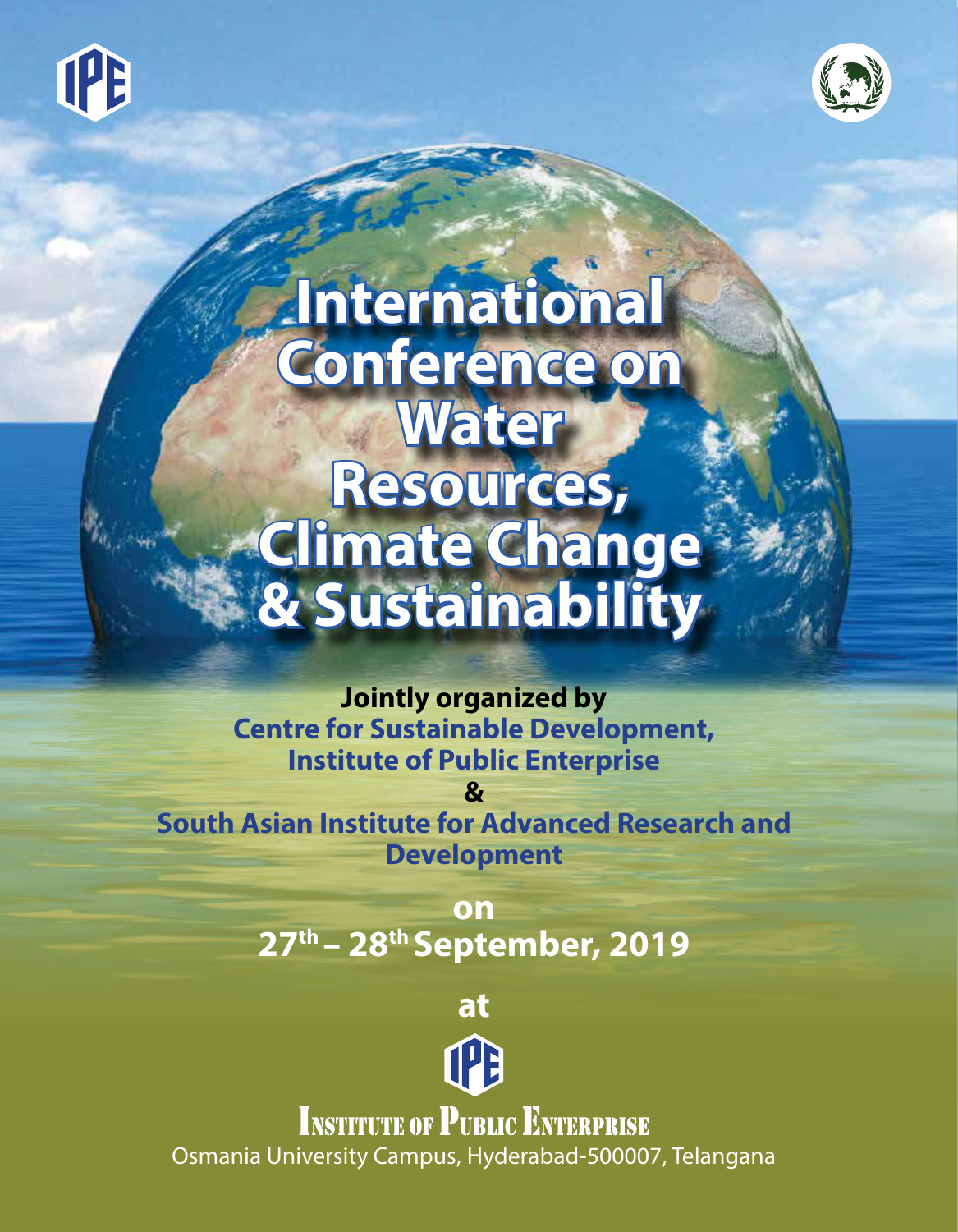

#### **Focal Theme**

"When the well is dry, we know the worth of water" -Benjamin Franklin. No doubt a drop of water is more than a sack of gold to a thirsty man. By means of water, we give life to everything. Water is crucial in mitigating and adapting effects of climate change. The rapid change in climate is being manifested primarily through change in water cycle in the form of drought, floods melting glaciers, sea level rise and storms with greater intensity. In other words, the intangible balance between water and weather in form of evaporation and precipitation also gets disturbed impacting the entire chain of water cycle. The impact of climate change has been witnessed in the form of water security and conflict.

Water is the main driving force behind three major pillars of sustainable development known as environment, social and economic developments. As per Sustainable Development Goal (SDGs)of the United Nations, development of these pillars rest on the availability and management of water resources to fulfil the demand for water. Currently, Unsustainable development pathways and government interventions undesirably disturb the quality and availability of water resources, compromising their capacity to generate social and economic benefits and increasing disaster risk. Thus, the growing role of water resource in rapidly fluctuating climate is very vital to attain the sustainable development.

The objective of this Conference is to discuss the relevant issues pertaining to water resources, climate change and sustainable development. The impact of changing climate and depleting water resources is varied and manifold and is of utmost importance in present times. By identifying the challenges of water resource and climate change, the Conference will help in exhibiting certain avenues to reach a better and sustainable future.

#### **Sub Themes (not limited to)**

Surface and Groundwater Resources Gender mainstream in Conserving Water Urban and Rural Water Management Inter–State water disputes and policy making Water Related Disaster and Risk Reduction Water and Rural Poverty including Migration Rural Transformation and Water Management Water Quality

#### Carbon Sequestration

Climate Change and Global Warming Evidences Greenhouse Gases, Pollution and Climate Change Climate Hazards, GIS and Remote Sensing

Climate Change & Health, Ecology and Ecosystems

Renewable Energy, Bioenergy

Sustainable development

Environmental Ethics and Climate Change

Environmental Economics and Sustainability

Changing Climate and Environmental Reflection

Wastewater: treatment, reuse and management

Sustainability reporting and Corporate Social Responsibility

#### **Submission of Abstract & Full Paper**

Authors are requested to submit their original research contribution in the form of an abstract with specified subtheme, not exceeding 300 words with maximum 5 key words, 1.5 spaced, 12 fonts, Times New Roman, justified on both sides. The abstract must carry the author's name, designation, affiliation, contact number with STD or ISD code (e.g. +91-980000000) and email id. The abstract must contain a brief introduction, objectives, methodology, database, major findings and keywords. The authors may submit their full length paper after getting the letter of acceptance of the abstract from the organizers. In that case the format of the full length paper will be the same as the abstract. The full paper must not exceed 7 pages including all the tables, diagrams, maps, references, title and particulars related to the author(s). It is highly expected that the contributions should be authentic as per the research ethics of anti-plagiarism. Both the abstracts and full papers have to be submitted to the following email I'd icipe2019@gmail.com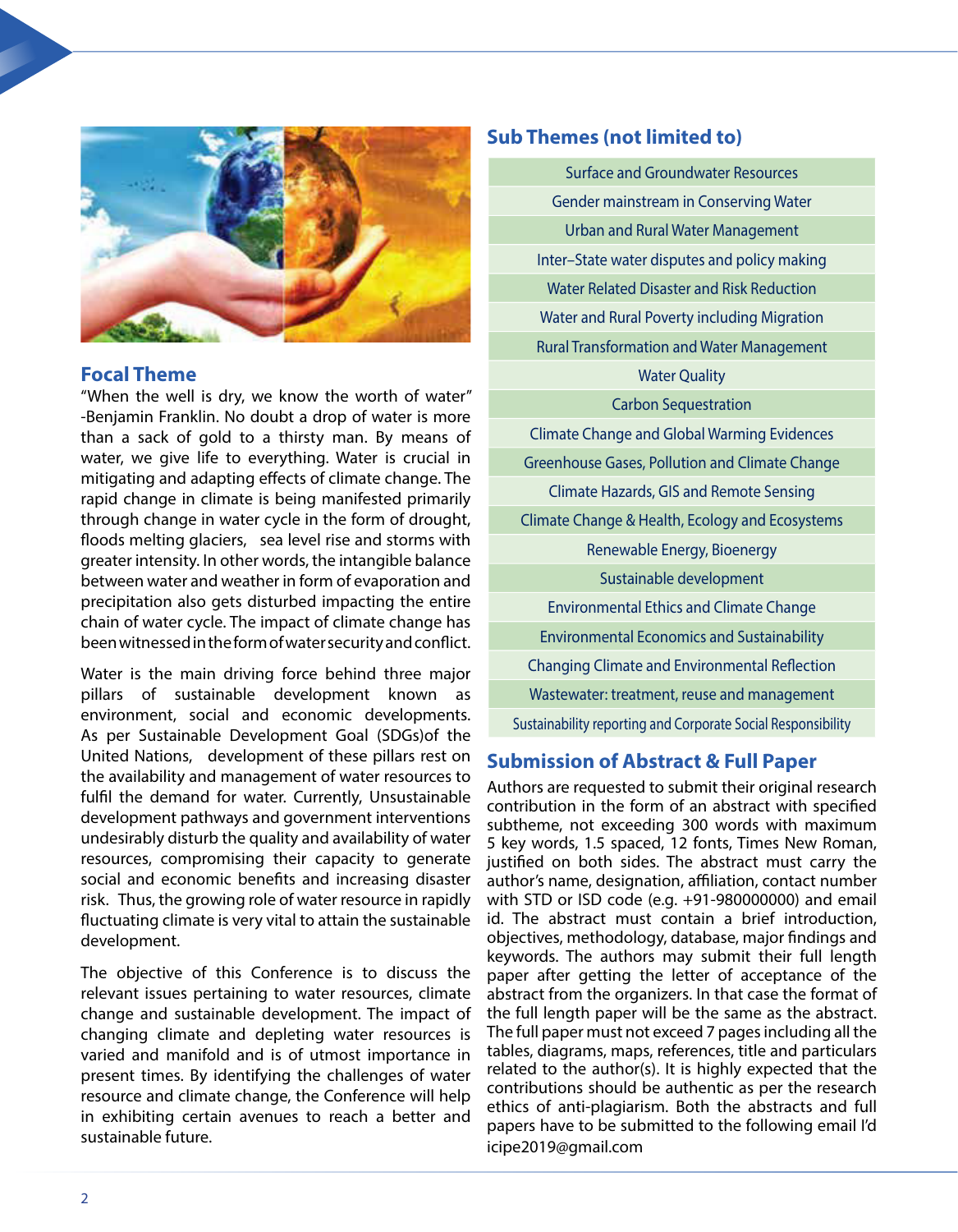### **Publication**

The abstracts and papers will be accepted after the process of review by an expert committee and on the basis of their recommendations, selected number of papers will be published either in an **UGC recognized** journal or an editorial volume of **Springer/Routledge** with ISBN number and for that an additional charges will be applicable for the publication if the manuscript is accepted by the Editorial Board.

#### **Registration Fees**

| <b>Categories</b>            | Fees in Rs. (Incl. of GST) |
|------------------------------|----------------------------|
| Faculty member / Delegates   | Rs 2,500/- / \$36.08       |
| Research scholars            | Rs 1800/- / \$25.97        |
| <b>Existing P.G Students</b> | Rs. 1000/- / \$14.43       |

#### **How to Apply**

Participants have to pay their registration fees in the given bank account and send the scanned copy of this filled in application form or type the same in the mail body along with the payment slip in the following email id **icipe2019@gmail.com**

| Name of the Bank            |   | <b>State Bank of India</b>                     |
|-----------------------------|---|------------------------------------------------|
| <b>Branch</b>               |   | <b>OSMANIA UNIVERSITY BRANCH /</b><br>(020071) |
| <b>Beneficiary A/C Name</b> | ÷ | <b>INSTITUTE OF PUBLIC ENTERPRISE</b>          |
| $A/C$ No                    |   | 52198 267621                                   |
| <b>IFSC Code</b>            |   | <b>SBIN0020071</b>                             |

#### **Grab the chance to promote yourself through our Abstract Volume**

| <b>ADVERTISEMENT</b>               |                      |  |  |
|------------------------------------|----------------------|--|--|
| Page                               | <b>Charges (Rs.)</b> |  |  |
| Backside of Front Page (Full page) | 20000                |  |  |
| Backside of Back Page (Full page)  | 20000                |  |  |
| <b>Back Cover</b>                  | 20000                |  |  |
| 1/2 Page (Inside)                  | 10000                |  |  |

## **Sponsorships**

To support this brain storming sessions, the following are the financial involvements:

- Sponsorship Rs. 200,000/- & above<br>• Co-Sponsorship Rs. 100,000/- & abo
- Co-Sponsorship Rs. 100,000/- & above

Sponsors can directly transfer the amount into given bank account number mentioned in

the Registration column or can provide their A/C mentioned payee cheques in favour of **'Institute of Public Enterprise,**

- **•**  Registration fees include conference kits, abstract volume, tea-snacks and lunch for both the conference days.
- There will be no provision for spot registration.
- Research scholars and Students are requested to submit a scanned image of their valid ID Proof issued by their respective institutions at the time of mailing their application form.
- $\cdot$  No T.A/D.A will be provided to the participants.
- Accommodation for out station participants will be facilitated on request at IPE Hostel on payment basis. Since the rooms are limited, it would be provided on first come first serve basis. The charges for AC Single Occupancy Room is Rs 1500/- and Rs 2,000/- for AC Double Occupancy Room.
- Participants have to show the confirmation mail/message at the registration desk at the time of registration.

# **IMPORTANT DATES**

Last date for submission of abstracts **18 August, 2019.**

Intimation of acceptance of abstract **22August, 2019.**

Last date for online registration **27 August, 2019.**

Submission of full length paper **15 September, 2019.**

# **Conference Organizing Committee**

**Chief Patron Prof R K Mishra** Director, IPE

#### **Conveners**

#### **Dr Anupama Dubey**

Assistant Professor, Centre for Sustainable Development, IPE

&

#### **Mr Biswajit Roy Chowdhury**

Founder & Chairperson, SAIARD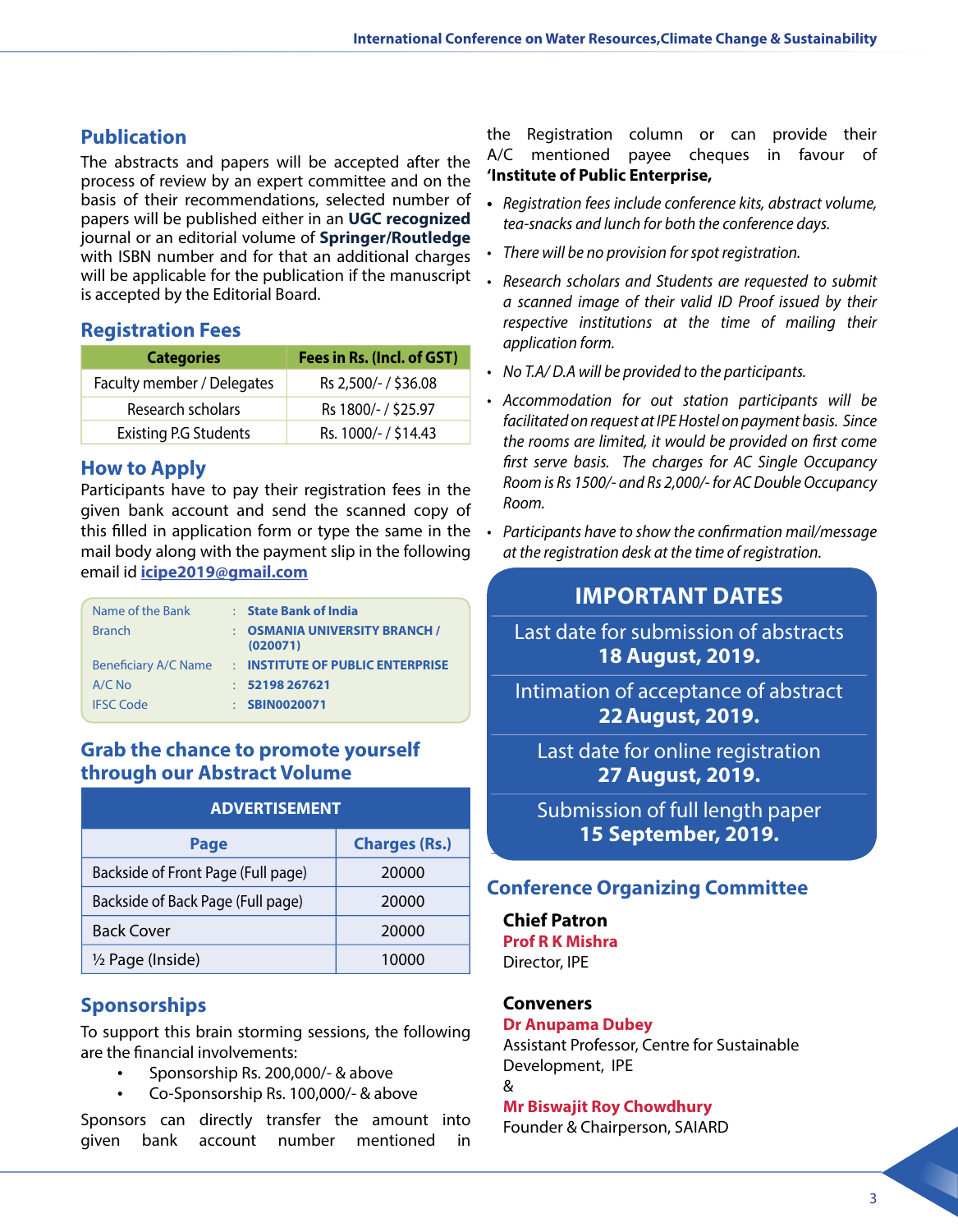#### **Members**

**Dr PS Janaki Krishna**, IPE **Dr Ch Lakshmi Kumari**, IPE **Mr M Phani**, IPE **Mr P Chandrashekhar**, IPE **Mr Rakesh Phanindra Akula**, IPE **Mr Ch Upendar**, IPE **Dr Govind Prasad Tiwari**, IPE **Mr EV Mahesh Kumar**, IPE **Dr Maschendar Goud**, IPE **Dr V Biswas**, SAIARD **Mr S Kundu**, SAIARD **Mr A Roy**, SAIARD

#### **Advisory Board Members**

**Prof A Gagnon**, Liverpool John Moores University, UK **Prof J Swaminathan**, University of North Carolina, USA **Prof P D Jose**, Indian Institute of Management, Bangalore

#### **About IPE**

Institute of Public Enterprise (IPE) established in 1964, was conceived as a research institution that would undertake a systematic and sustained study of issues relevant to the



formulation of policies pertaining to Public Enterprises. More than five decades of IPE's performance has witnessed rapid strides in its contribution in research, consultancy, executive training and management education and is accredited by the South Asian Quality Assurance Systems(SAQS). IPE is recognized as a 'Centre of Excellence' by the Indian Council of Social Science Research(ICSSR), Ministry of Human Resource Development, Government of India, New Delhi for doctoral studies. IPE has developed strong linkages with academic institutions and industries including the World bank, DFID, IASIA, Belgium and Universities in USA,UK,Australia,Malaysia, New Zealand and Slovenia among others. The Institute has undertaken research and consultancy assignments for national and international organizations, like the United National Development Program(UNDP), World Bank, Asian Development Bank(ADB), Department for International Development(DFID),Government of UK, International Center for Promotion of Enterprise(ICPE), etc. The nstitute has also been offering consultancy services to a number of central and state governments, public and private sector organizations.

**Dr K Yenneti**, University of New South Wales,Australia **Prof R B Singh**, Vice President, IGU, Delhi University **Prof S C Rai**, Delhi University **Dr Subhash Anand**, Delhi University **Dr. Amitabh Kundu**, Distinguished Fellow, RISDC **Prof A Balakishan**, Osmania University **Prof B Srinagesh**, Osmania University **Prof A Mulimani**, Karnatak University **Prof Anupam Pandey**, Allahabad University **Prof A R Siddqui**, Allahabad University **Prof T Roy Chowdhury, Jadavpur University Dr Tapati Banerjee**, Director, NATMO, GOI **Dr Shruti K Singh**, Suresh Gyan Vihar University, Jaipur, Rajasthan **Dr D Pradhan**, Sc.G & ADG, IMD, New Delhi **Dr Samantha Sahoo, Central University, Itanagar Dr A K Sanyal**, Chairman, WBBB **Dr M A Alig**, Lovely Professional University

#### **About SAIARD**

South Asian Institute for Advanced Research and Development (SAIARD), a MSME Certified (Govt. of India) premier research institution, has been formed in Kolkata with a motto to spread the



arena of research throughout the world particularly focusing on the major issues of the South Asian region.

SAIARD, a Research and Knowledge hub, has started its journey with a broad vision and objectives to promote research, advocacy, education and innovative ideas through publication, various outreach programmes, collaborations and partnerships for sustainable and cognitive development of this region.

The basic purpose of this institution is to focus on the allround academic development, especially for our students to find out a platform for their future endeavours. For that purpose, SAIARD adopts a community based approach through various training, education, awareness and entrepreneurship programmes, enriching with the modern phase of technological innovations. SAIARD emphasizes more on policy based research interventions on multi-disciplinary issues related to environment and socio-economic aspects and sharing far-reaching ideas for the betterment of society and humanity.

#### **For Details Please contact**

# **TE INSTITUTE OF PUBLIC ENTERPRISE**

Osmania University Campus, Hyderabad-500 007, Telangana **www.ipeindia.org**



**South Asian Institute for Advanced Research and Development, (SAIARD)**

Ashabori Apartment, 58, R.K. Sarani, Behala, Kolkata-700060 **www.saiard.co.in**

#### **09804636665, 08978463555**

Conference website: https://icwrccs.ipeindia.org